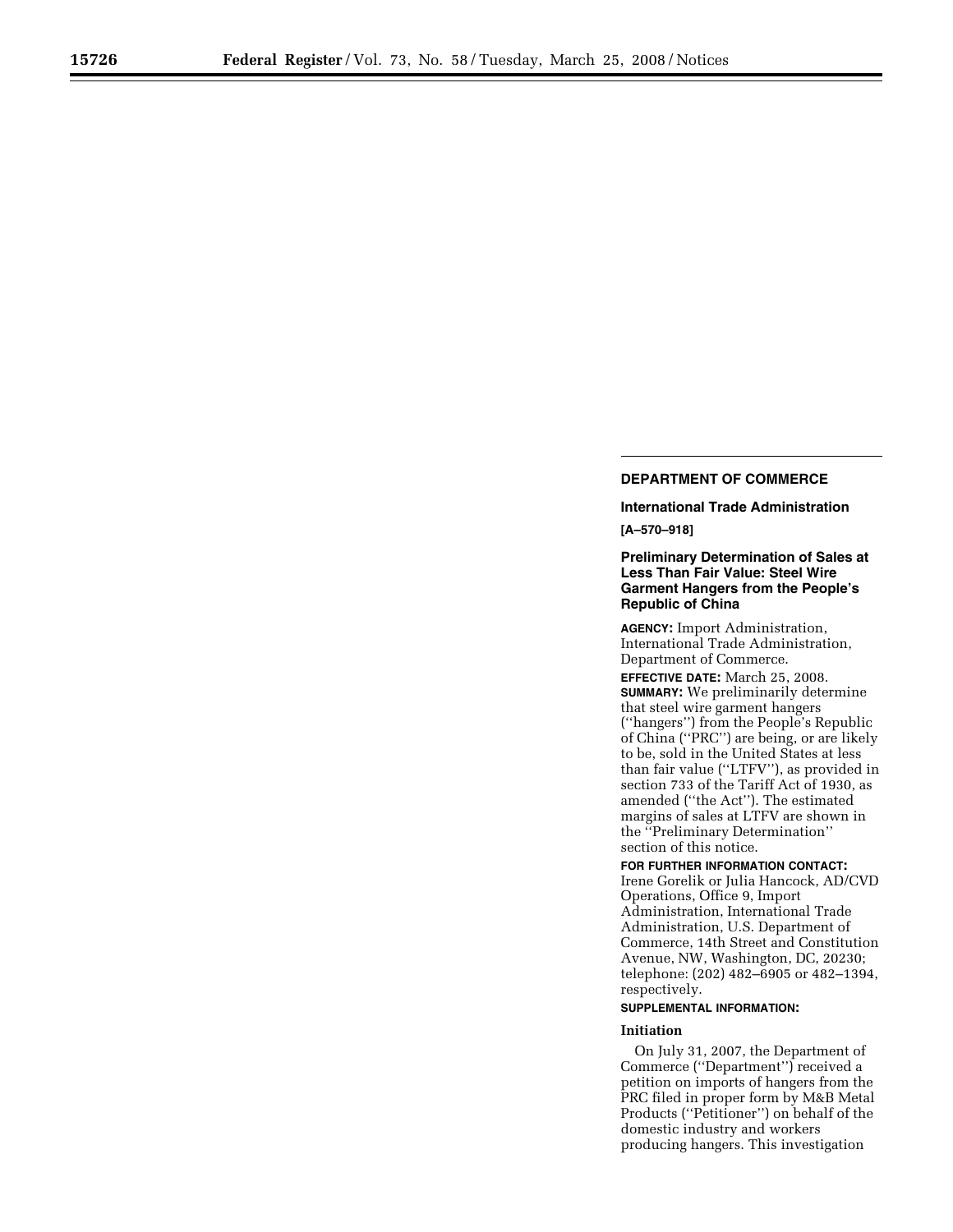was initiated on September 10, 2007. *See Steel Wire Garment Hangers from the People's Republic of China: Initiation of Antidumping Duty Investigation*, 72 FR 52855 (September 17, 2007) (''*Initiation Notice*''). Additionally, in the *Initiation Notice*, the Department notified parties of the application process by which exporters and producers may obtain separate–rate status in non–market economy (''NME'') investigations. *See Id*. 72 FR 52858–59. The process requires exporters and producers to submit a separate–rate status application. *See id.*; *Policy Bulletin 05.1: Separate–Rates Practice and Application of Combination Rates in Antidumping Investigations involving Non–Market Economy Countries*, (April 5, 2005), (''*Policy Bulletin 05.1*'') available at *http://ia.ita.doc.gov*. However, the standard for eligibility for a separate rate (which requires a firm to demonstrate an absence of both *de jure*  and *de facto* governmental control over its export activities) has not changed.

On October 5, 2007, the United States International Trade Commission (''ITC'') issued its affirmative preliminary determination that there is a reasonable indication that an industry in the United States is materially injured or threatened with material injury by reason of imports from the PRC of steel wire garment hangers. The ITC's determination was published in the **Federal Register** on October 18, 2007. *See* Investigation No. 731–TA–1123 (Preliminary), *Steel Wire Garment Hangers from China*, 72 FR 59112 (October 18, 2007).

## **Period of Investigation**

The period of investigation (''POI'') is January 1, 2007, through June 30, 2007. This period corresponds to the two most recent fiscal quarters prior to the month of the filing of the petition (July 31, 2007). *See* 19 CFR 351.204(b)(1).

#### **Scope Comments**

The Department also set aside a 20– day period from the publication of the initiation for all interested parties to raise issues regarding product coverage. *See Initiation Notice*, 72 FR at 52855. The Department did not receive any comments from interested parties regarding product coverage during the 20–day period and subsequently, has not changed the scope as set forth in the *Initiation Notice*.

# **Respondent Selection and Quantity and Value**

In the *Initiation Notice*, the Department stated that in recent NME investigations, it has been the Department's practice to request

quantity and value information from all known exporters identified in the petition for purposes of mandatory respondent selection. *See Certain Steel Nails from the People's Republic of China and United Arab Emirates: Initiation of Antidumping Duty Investigation*, 72 FR at 38816, 38821 (July 16, 2007); *Initiation of Antidumping Duty Investigation: Certain Pneumatic Off–The-Road Tires from the People's Republic of China*, 72 FR 43591, 43595 (August 6, 2007). However, for this investigation, because the Harmonized Tariff Schedule of the United States (''HTSUS'') subheading 7326.20.00.20, as discussed below in the ''Scope of the Investigation,'' provided comprehensive coverage of imports of steel wire garment hangers, the Department selected respondents in this investigation based on U.S. Customs and Border Protection (''CBP'') data of U.S. imports under HTSUS subheading 7326.20.0020 from the POI.

On October 16, 2007, the Department selected Shanghai Wells Hanger Co., Ltd., (''Shanghai Wells'') and Shaoxing Gangyuan Metal Manufactured Co., Ltd. (''Shaoxing Gangyuan'') as mandatory respondents in this investigation. *See Memorandum to James C. Doyle, Director, AD/CVD Operations, Office 9, from Irene Gorelik and Julia Hancock, International Trade Compliance Analysts, AD/CVD Operations, Office 9: Selection of Respondents for the Antidumping Investigation of Steel Wire Garment Hangers from the People's Republic of China*, (October 16, 2007) (''*Respondent Selection Memo*'').

#### **Surrogate Country Comments**

On October 2, 2007, the Department determined that India, Indonesia, Sri Lanka, the Philippines, and Egypt are countries comparable to the PRC in terms of economic development. *See Memorandum from Ron Lorentzen, Director, Office of Policy, to Alex Villanueva, Program Manager, China/ NME Group, Office 9: Antidumping Investigation of Steel Wire Garment Hangers from the People's Republic of China (PRC): Request for a List of Surrogate Countries*, (October 2, 2007) (''*Surrogate Country List*'').

On October 17, 2007, the Department requested comments on the selection of a surrogate country from the interested parties in this investigation. On December 31, 2007, Petitioner filed an extension request to submit surrogate country and factor valuation comments, which the Department extended until January 7, 2008. On January 7, 2008, Petitioner submitted surrogate country comments requesting that India be selected as the appropriate surrogate

country. No other interested parties commented on the selection of a surrogate country. For a detailed discussion of the selection of the surrogate country, *see* ''Surrogate Country'' section below.

#### **Surrogate Value Comments**

On January 7, 2008, Petitioner, Shanghai Wells, and Shaoxing Gangyuan submitted surrogate factor valuation comments. On January 17, 2008, Shaoxing Gangyuan submitted a rebuttal to Petitioner's surrogate factor value comments.

#### **Separate–Rates Applications**

Between October 9, 2007, and November 9, 2007, we received separate–rate applications from sixteen companies.1 *See* the ''Separate Rates'' section below for the full discussion of the treatment of the separate–rate applicants.

## **Questionnaires**

On September 10, 2007, the Department requested comments from all interested parties on proposed product characteristics and model match criteria to be used in the designation of control numbers (''CONNUMs'') to be assigned to the merchandise under consideration. The Department received comments from Petitioner and Shaoxing Gangyuan. On October 16, 2007, the Department issued its section A portion of the NME questionnaire. On October 17, 2007, the Department issued its sections C and D portions of the NME questionnaire with product characteristics and model match criteria used in the designation of CONNUMs and assigned to the merchandise under consideration. The Department issued supplemental questionnaires to Shanghai Wells and Shaoxing Gangyuan between November 2007 and February 2008, and received responses between December 2007 and March 2008.

On November 27, 2007, the Department conducted a domestic plant tour of Petitioner's facility in Leeds,

 $^{\rm 1}\!$  The following companies filed separate-rate applications: Shaoxing Meideli Metal Hanger Co., Ltd.; Shaoxing Dingli Metal Clotheshorse Co., Ltd.; Shaoxing Liangbao Metal Manufactured Co., Ltd.; Shaoxing Zhongbao Metal Manufactured Co., Ltd.; Shaoxing Tongzhou Metal Manufactured Co., Ltd.; Shaoxing Andrew Metal Manufactured Co., Ltd.; Jiangyin Hongji Metal Products Co., Ltd.; Shangyu Baoxiang Metal Manufactured Co., Ltd.; Zhejiang Lucky Cloud Hanger Co., Ltd.; Pu Jiang County Command Metal Products Co.; Shaoxing Shunji Metal Clotheshorse Co., Ltd.; Ningbo Dasheng Hanger Ind. Co., Ltd.; Jiaxing Boyi Medical Device Co., Ltd.; Yiwu Ao-Si Metal Products Co., Ltd.; Shaoxing Guochao Metallic Products Co., Ltd.; and Tianjin Hongtong Metal Manufacture Co., Ltd., (collectively, ''SRAs'').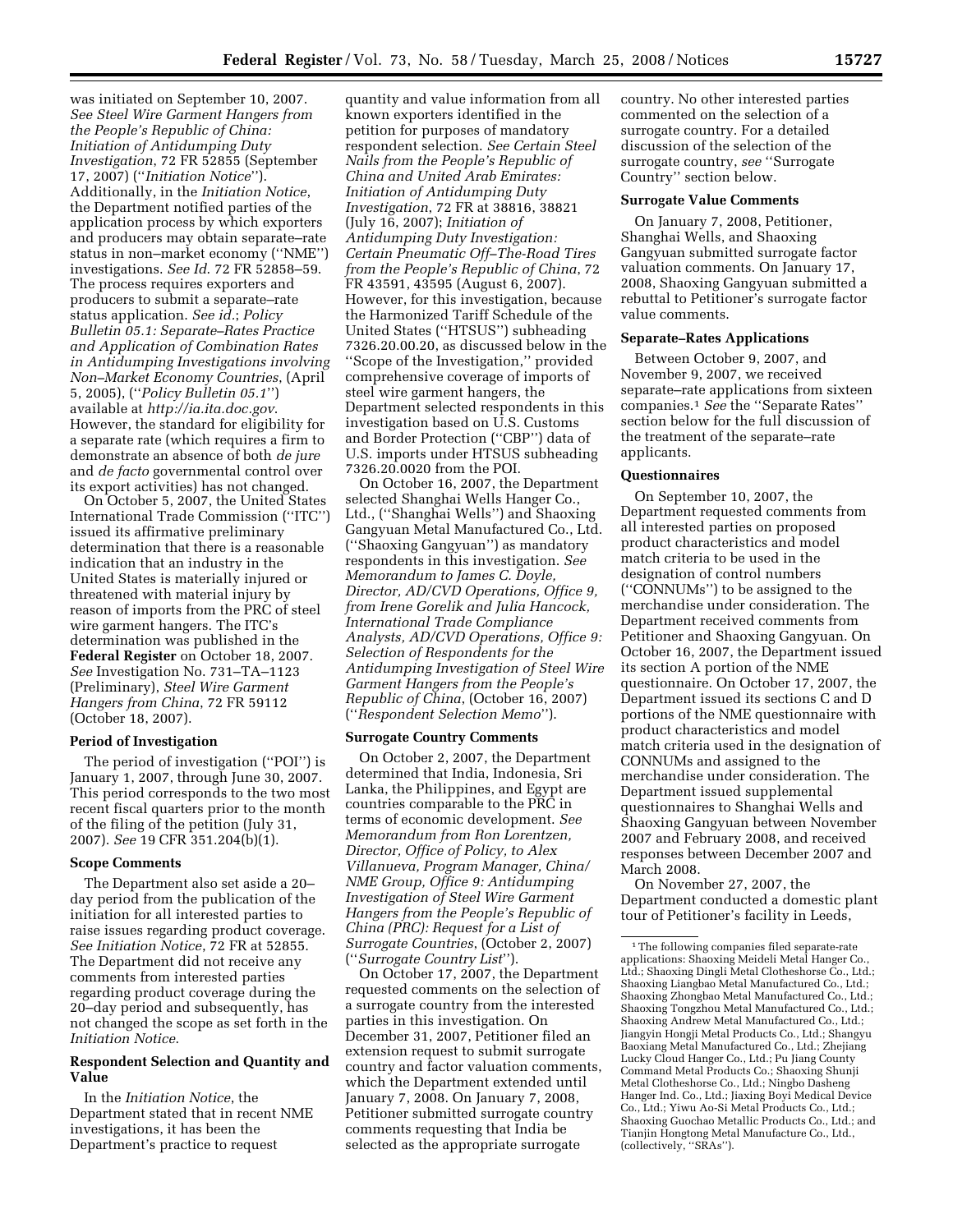Alabama. *See Memorandum to the File from Irene Gorelik, International Trade Compliance Analyst, Office 9, Import Administration*, (November 28, 2007).

## **Postponement of Preliminary Determination**

On December 31, 2007, Petitioner filed a request to postpone the issuance of the preliminary determination by 50 days. On January 8, 2008, the Department informed all interested parties of its intent to postpone the preliminary determination pursuant to section  $733(c)(1)(B)(i)$  of the Act by fifty days to March 18, 2008. On January 11, 2008, the Department published a postponement of the preliminary antidumping duty determination on hangers from the PRC. *See Steel Wire Garment Hangers from the People's Republic of China: Notice of Postponement of Preliminary Determination of Antidumping Duty Investigation*, 73 FR 2004 (January 11, 2008) (''*Prelim Extension FR*'').2

#### **Scope of Investigation**

The merchandise that is subject to this investigation is steel wire garment hangers, fabricated from carbon steel wire, whether or not galvanized or painted, whether or not coated with latex or epoxy or similar gripping materials, and/or whether or not fashioned with paper covers or capes (with or without printing) and/or nonslip features such as saddles or tubes. These products may also be referred to by a commercial designation, such as shirt, suit, strut, caped, or latex (industrial) hangers. Specifically excluded from the scope of this investigation are wooden, plastic, and other garment hangers that are classified under separate subheadings of the HTSUS. The products subject to this investigation are currently classified under HTSUS subheading 7326.20.0020. Although the HTSUS subheading is provided for convenience and customs purposes, the written description of the merchandise is dispositive.

## **Non–Market-Economy Country**

For purposes of initiation, Petitioner submitted LTFV analyses for the PRC as an NME country. *See Initiation Notice*, 72 FR at 52857. The Department considers the PRC to be an NME country. In accordance with section  $771(18)(C)(i)$  of the Act, any determination that a foreign country is

an NME country shall remain in effect until revoked by the administering authority. *See Preliminary Determination of Sales at Less Than Fair Value and Postponement of Final Determination: Coated Free Sheet Paper from the People's Republic of China*, 72 FR 30758, 30760 (June 4, 2007), unchanged in *Final Determination of Sales at Less Than Fair Value: Coated Free Sheet Paper from the People's Republic of China*, 72 FR 60632 (October 25, 2007). In accordance with section 771(18)(C)(i) of the Act, any determination that a foreign country is an NME country shall remain in effect until revoked by the administering authority. No party has challenged the designation of the PRC as an NME country in this investigation. Therefore, we continue to treat the PRC as an NME country for purposes of this preliminary determination.

#### **Surrogate Country**

When the Department investigates imports from an NME, section 773(c)(1) of the Act directs it to base normal value (''NV''), in most circumstances, on the NME producer's factors of production (''FOP'') valued in a surrogate market– economy country or countries considered to be appropriate by the Department. In accordance with section 773(c)(4) of the Act, in valuing the FOPs, the Department shall utilize, to the extent possible, the prices or costs of FOPs in one or more market– economy countries that are at a level of economic development comparable to that of the NME country and are significant producers of comparable merchandise. The sources of the surrogate values we have used in this investigation are discussed under the ''Normal Value'' section below.

The Department's practice is explained in *Policy Bulletin 04.1*,3 which states that ''Per capita GNI4 is the primary basis for determining economic comparability.'' The Department considers the five countries identified in its *Surrogate Country List* as ''equally comparable in terms of economic development.'' *Id*. Thus, we find that India, Sri Lanka, Egypt, Indonesia, and Philippines are all at an economic level of development equally comparable to that of the PRC.

Second, *Policy Bulletin 04.1* provides some guidance on identifying comparable merchandise and selecting a producer of comparable merchandise. Specifically, the *Policy Bulletin 04.1*  explains that ''in cases where identical merchandise is not produced, the team must determine if other merchandise that is comparable is produced.'' *See Policy Bulletin 04.1* at 2. The Department obtained export data for steel wire garment hangers from the World Trade Atlas (''WTA'') and found that none of the countries on the *Surrogate Country List* produce or export identical merchandise. Thus, the Department determined which countries on the *Surrogate Country List* were producers of comparable merchandise.

The Department obtained worldwide export data for steel wire products.5 Specifically, we reviewed export data from the WTA for the HTS heading 7326.20, ''Other Articles of Iron/Steel Wire,'' for 2006. The Department found that, of the countries provided in the *Surrogate Country List*, all five countries were exporters of comparable merchandise: steel wire products. Thus, all countries on the *Surrogate Country*  List are considered as appropriate surrogates because each exported comparable merchandise.

The *Policy Bulletin 04.1* also provides some guidance on identifying significant producers of comparable merchandise and selecting a producer of comparable merchandise. Further analysis was required to determine whether any of the countries which produce comparable merchandise are significant' producers of that comparable merchandise. The data we obtained shows that, in 2006, worldwide exports for HTS 7326.20 from: India were approximately 4,884,412 kg; Indonesia were approximately 1,830,965 kg; Sri Lanka were approximately 244,223 kg; the Philippines were approximately 371,379 kg; and Egypt<sup>6</sup> were approximately 89,850 kg. We note that although Sri Lanka, the Philippines, and Egypt are exporters of steel wire products, the quantities they exported do not qualify them as significant producers of the comparable merchandise.7 Thus, the Philippines, Sri Lanka, and Egypt are

<sup>2</sup> In the *Prelim Extension FR*, the Department incorrectly stated in footnote 2 that ''190 days from the initiation date is actually March 17, 2008.'' The Department intended to state that 190 days from the initiation date of September 10, 2007, is March 18, 2008.

<sup>3</sup>*See Policy Bulletin 04.1: Non-Market Economy Surrogate Country Selection Process*, (March 1, 2004), (''*Policy Bulletin 04.1*'') available at *http:// ia.ita.doc.gov*.

<sup>4</sup> GNI stands for gross national income, which comprises GDP plus net receipts of primary income (compensation of employees and property income) from nonresident sources. *See*, *e.g.*, *http:// www.finfacts.com/ biz10/ globalworldincomepercapita.htm*.

<sup>5</sup>Because the Department was unable to find production data, we relied on export data as a substitute for overall production data in this case.

<sup>6</sup>The worldwide export data from Egypt was obtained from the Global Trade Atlas since Egyptian export statistics are not available on WTA.

<sup>7</sup>We note that, of the total export quantities obtained from world trade data, the Philippines, Sri Lanka, and Egypt account for five percent, three percent, and one percent, respectively, of the total exports of comparable merchandise of all five countries on the *Surrogate Country List*.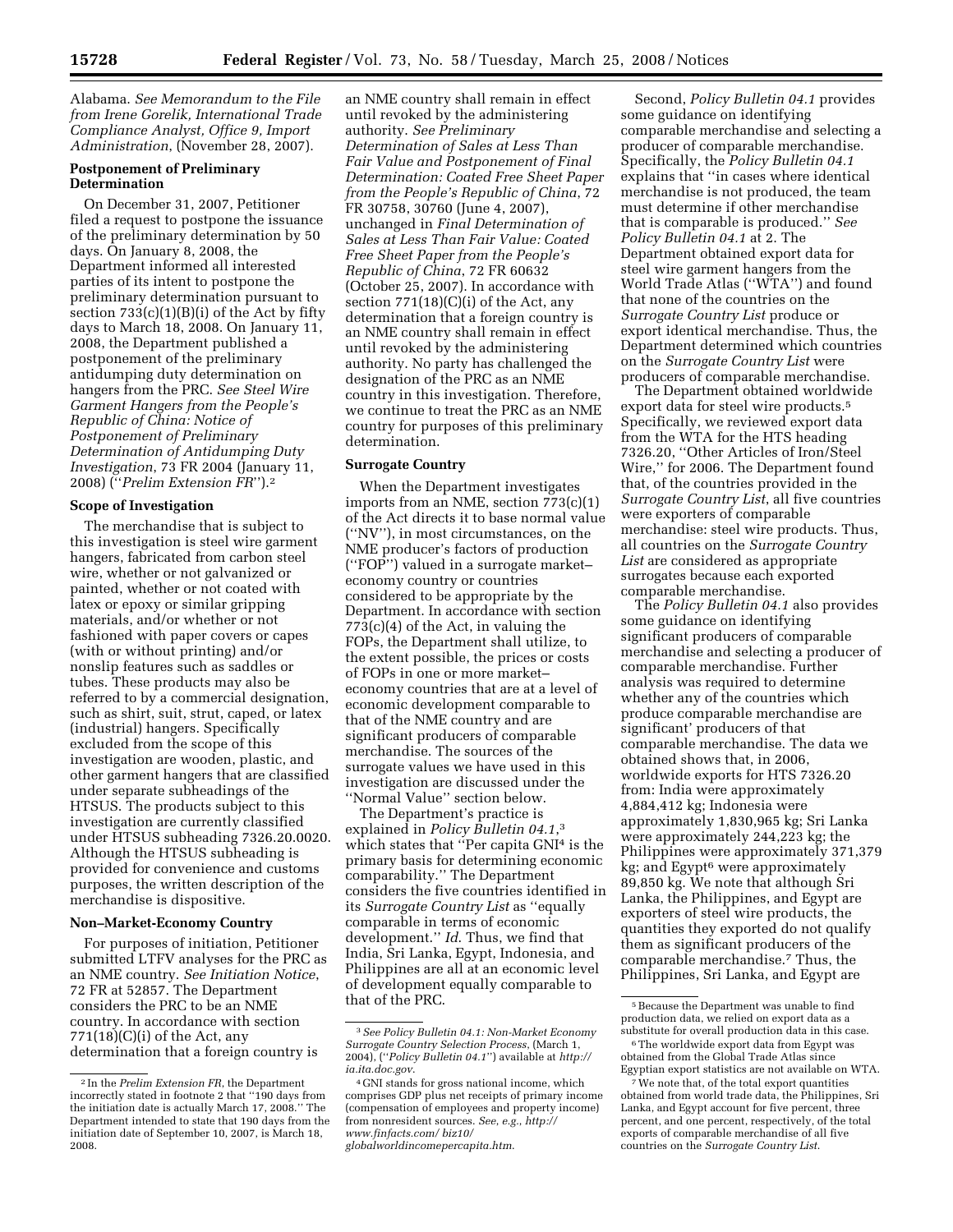not being considered as appropriate surrogate countries. Additionally, although Indonesia appears to be a significant producer of comparable merchandise, India's percentage of exports of comparable merchandise at 66 percent of the total exports of the five countries far exceeds that of Indonesia's 25 percent. Finally, we have reliable data from India on the record that we can use to value the FOPs. Petitioner and both selected respondents submitted surrogate values using Indian sources, suggesting greater availability of appropriate surrogate value data in India.

As noted above, the Department only received surrogate country comments from Petitioners, who favored selection of India. The Department is preliminarily selecting India as the surrogate country on the basis that: (1) it is at a similar level of economic development pursuant to section  $773(c)(4)$  of the Act; (2) it is a significant producer of comparable merchandise; and (3) we have reliable data from India that we can use to value the FOPs. Thus, we have calculated NV using Indian prices when available and appropriate to value Shanghai Wells' and Shaoxing Gangyuan's FOPs. *See Memorandum to the File from Julia Hancock, through Alex Villanueva, Program Manager, AD/ CVD Operations, Office 9, and James C. Doyle, Director, AD/CVD Operations, Office 9: Steel Wire Garment Hangers from the People's Republic of China: Surrogate Values for the Preliminary Determination*, (March 18, 2008) (''*Surrogate Value Memorandum*''). In accordance with 19 CFR 351.301(c)(3)(i), for the final determination in an antidumping investigation, interested parties may submit publicly available information to value the FOPs within 40 days after the date of publication of the preliminary determination.<sup>8</sup>

## **Affiliations**

Section 771(33) of the Act, provides that:

The following persons shall be considered to be 'affiliated' or 'affiliated persons':

- (A) Members of a family, including brothers and sisters (whether by the whole or half blood), spouse, ancestors, and lineal descendants.
- (B) Any officer or director of an organization and such organization.
- (C) Partners.
- (D) Employer and employee.
- (E) Any person directly or indirectly owning, controlling, or holding with power to vote, 5 percent or more of the outstanding voting stock or shares of any organization and such organization.
- (F) Two or more persons directly or indirectly controlling, controlled by, or under common control with, any person.
- (G) Any person who controls any other person and such other person.

Additionally, section 771(33) of the Act stipulates that: ''For purposes of this paragraph, a person shall be considered to control another person if the person is legally or operationally in a position to exercise restraint or direction over the other person.''

Based on the evidence on the record in this investigation and based on the evidence presented in Shaoxing Gangyuan's questionnaire responses, we preliminarily find that Shaoxing Gangyuan is affiliated with Shaoxing Andrew Metal Manufactured Co., Ltd. (''Andrew''), Shaoxing Tongzhou Metal Manufactured Co., Ltd. (''Tongzhou''), and a fourth company,9 pursuant to sections  $771(33)(E)$ ,  $(F)$ , and  $(G)$  of the Act, based on ownership and common control. Furthermore, we find that they should be considered as a single entity for purposes of this investigation. *See* 19 CFR 351.401(f). In addition to being affiliated, they have production facilities for similar or identical products that would not require substantial retooling and there is a significant potential for manipulation of production based on the level of common ownership and control, shared management, and an intertwining of business operations. *See* 19 CFR 351.401(f)(1) and (2). For a detailed

discussion of this issue, *see Shaoxing Metal Companies Affiliation Memo*. Because the Department finds that Shaoxing Gangyuan and its affiliates are a single entity, the Department is utilizing the integrated FOP database Shaoxing Gangyuan provided for purposes of the preliminary determination, which includes the FOPs from Andrew, Tongzhou, and the fourth company. Hereinafter, Shaoxing Gangyuan and its affiliates will be referred to as the ''Shaoxing Metal Companies.''

# **Separate Rates**

Additionally, in the *Initiation Notice*, the Department notified parties of the application process by which exporters and producers may obtain separate–rate status in NME investigations. *See Initiation Notice*. The process requires exporters and producers to submit a separate–rate status application. *See also Policy Bulletin 05.1: Separate– Rates Practice and Application of Combination Rates in Antidumping Investigations involving Non–Market Economy Countries*, (April 5, 2005), (''*Policy Bulletin 05.1*'') available at *http://ia.ita.doc.gov*.10 However, the standard for eligibility for a separate rate (which requires a firm to demonstrate an absence of both *de jure* and *de facto*  governmental control over its export activities) has not changed.

In proceedings involving NME countries, the Department has a rebuttable presumption that all companies within the country are subject to government control and thus should be assessed a single antidumping duty rate. It is the Department's policy to assign all exporters of merchandise subject to investigation in an NME country this single rate unless an exporter can demonstrate that it is sufficiently independent so as to be entitled to a separate rate. Exporters can demonstrate this independence through

 $8 \text{ In accordance with } 19 \text{ CFR } 351.301(c)(1), \text{ for the}$ final determination of this investigation, interested parties may submit factual information to rebut, clarify, or correct factual information submitted by an interested party less than ten days before, on, or after, the applicable deadline for submission of such factual information. However, the Department notes that 19 CFR 351.301(c)(1) permits new information only insofar as it rebuts, clarifies, or corrects information recently placed on the record. The Department generally cannot accept the submission of additional, previously absent-fromthe-record alternative surrogate value information pursuant to 19 CFR 351.301(c)(1). *See Glycine from the People's Republic of China: Final Results of Antidumping Duty Administrative Review and Final Rescission, in Part*, 72 FR 58809 (October 17, 2007) and accompanying Issues and Decision Memorandum at Comment 2.

<sup>9</sup>The identity of this company is business proprietary information; for further discussion of this company, *see Memorandum to Alex Villanueva, Program Manager, AD/CVD Operations, Office 9, from Julia Hancock, Senior Case Analyst, AD/CVD Operations, Office 9: Preliminary Determination in the Antidumping Duty Investigation of Steel Wire Garment Hangers from the People's Republic of China: Affiliations Memo of Shaoxing Gangyuan and its Affiliates*, (March 18, 2008)(''*Shaoxing Metal Companies Affiliation Memo*'').

<sup>10</sup>The *Policy Bulletin 05.1*, states: ''{w}hile continuing the practice of assigning separate rates only to exporters, all separate rates that the Department will now assign in its NME investigations will be specific to those producers that supplied the exporter during the period of investigation. Note, however, that one rate is calculated for the exporter and all of the producers which supplied merchandise under consideration to it during the period of investigation. This practice applies both to mandatory respondents receiving an individually calculated separate rate as well as the pool of non-investigated firms receiving the weighted-average of the individually calculated rates. This practice is referred to as the application of ≥combination rates≥ because such rates apply to specific combinations of exporters and one or more producers. The cash-deposit rate assigned to an exporter will apply only to merchandise both exported by the firm in question and produced by a firm that supplied the exporter during the period of investigation.'' *See Policy Bulletin 05.1* at 6.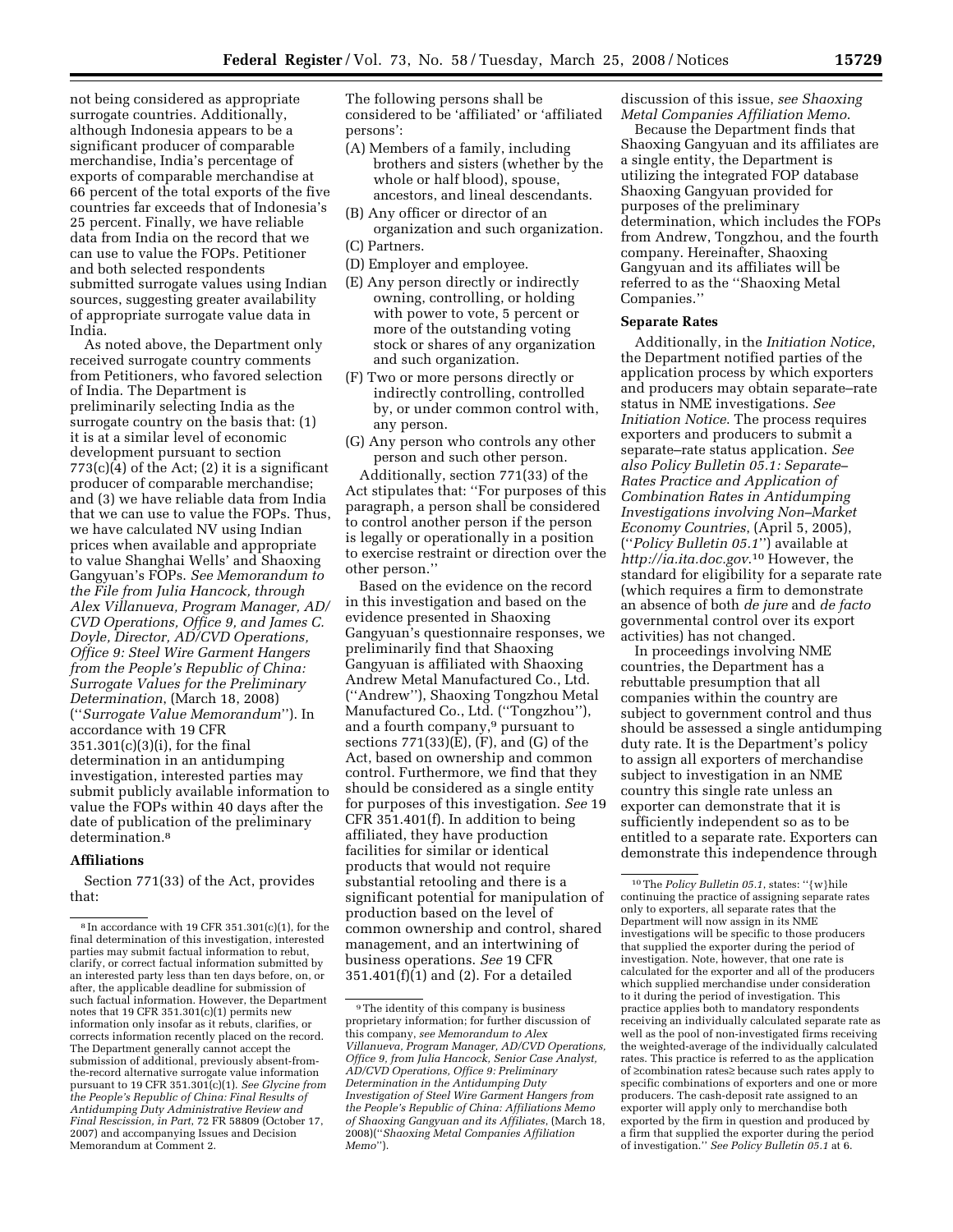the absence of both *de jure* and *de facto*  governmental control over export activities. As discussed fully below, all but one of the SRAs have provided company–specific information to demonstrate that they operate independently of *de jure* and *de facto*  government control and, therefore, satisfy the standards for the assignment of a separate rate.11

The Department analyzes each entity exporting the merchandise under consideration under a test arising from the *Final Determination of Sales at Less Than Fair Value: Sparklers From the People's Republic of China*, 56 FR 20588 (May 6, 1991) (''Sparklers''), as further developed in *Notice of Final Determination of Sales at Less Than Fair Value: Silicon Carbide From the People's Republic of China*, 59 FR 22585 (May 2, 1994) (''Silicon Carbide''). However, if the Department determines that a company is wholly foreign– owned or located in a market economy, then a separate rate analysis is not necessary to determine whether it is independent from government control.

# A. Separate Rate Recipients

#### **Wholly Foreign–Owned**

One separate rate company, Jiangyin Hongji Metal Products Co., Ltd. (''Hongji'') reported that it is wholly owned by individuals or companies located in a market economy in its separate–rate application. *See*  ''PRELIMINARY DETERMINATION'' section below for the company marked with a ''  $\wedge$  '' designating this company as wholly foreign–owned. Therefore, because it is wholly foreign–owned, and we have no evidence indicating that it is under the control of the PRC, a separate rates analysis is not necessary to determine whether this company is independent from government control. *See Notice of Final Determination of Sales at Less Than Fair Value: Creatine Monohydrate From the People's Republic of China*, 64 FR 71104–71105 (December 20, 1999) (where the respondent was wholly foreign–owned, and thus, qualified for a separate rate). Accordingly, we have preliminarily granted a separate rate to this company.

# **Joint Ventures Between Chinese and Foreign Companies or Wholly Chinese– Owned Companies**

Fifteen of the SRAs in this investigation stated that they are either joint ventures between Chinese and foreign companies or are wholly Chinese–owned companies. Therefore,

the Department must analyze whether these companies can demonstrate the absence of both *de jure* and *de facto*  governmental control over export activities.

## *a. Absence of De Jure Control*

The Department considers the following *de jure* criteria in determining whether an individual company may be granted a separate rate: (1) An absence of restrictive stipulations associated with an individual exporter's business and export licenses; (2) any legislative enactments decentralizing control of companies; and (3) other formal measures by the government decentralizing control of companies. See Sparklers, 56 FR at 20589.

The evidence provided by the PRC SR Recipients supports a preliminary finding of de jure absence of governmental control based on the following: (1) an absence of restrictive stipulations associated with the individual exporters' business and export licenses; (2) there are applicable legislative enactments decentralizing control of the companies; and (3) and there are formal measures by the government decentralizing control of companies. *See*, *e.g.*, Pu Jiang County Command Metal Products Co., Ltd., November 9, 2007, Separate Rate Application.

## *b. Absence of De Facto Control*

Typically the Department considers four factors in evaluating whether each respondent is subject to *de facto*  governmental control of its export functions: (1) whether the export prices (''EP'') are set by or are subject to the approval of a governmental agency; (2) whether the respondent has authority to negotiate and sign contracts and other agreements; (3) whether the respondent has autonomy from the government in making decisions regarding the selection of management; and (4) whether the respondent retains the proceeds of its export sales and makes independent decisions regarding disposition of profits or financing of losses. *See Silicon Carbide*, 59 FR at 22587; *see also Notice of Final Determination of Sales at Less Than Fair Value: Furfuryl Alcohol From the People's Republic of China*, 60 FR 22544, 22545 & n.3 (May 8, 1995). The Department has determined that an analysis of *de facto* control is critical in determining whether respondents are, in fact, subject to a degree of governmental control which would preclude the Department from assigning separate rates. The evidence provided by the PRC SR Recipients supports a preliminary finding of *de facto* absence

of governmental control based on the following: (1) whether the EP is set by or are subject to the approval of a governmental agency; (2) whether the respondent has authority to negotiate and sign contracts and other agreements; (3) whether the respondent has autonomy from the government in making decisions regarding the selection of management; and (4) whether the respondent retains the proceeds of its export sales and makes independent decisions regarding disposition of profits or financing of losses. *See*, *e.g.*, Shaoxing Meideli Metal Hanger Co., Ltd., October 9, 2007, Separate–Rate Application.

The evidence placed on the record of this investigation by the PRC SR Recipients demonstrate an absence of *de jure* and *de facto* government control with respect to each of the exporters' exports of the merchandise under investigation, in accordance with the criteria identified in *Sparklers* and *Silicon Carbide*. *See* ''PRELIMINARY DETERMINATION'' section below for companies marked with an " \* " designating these companies as joint ventures between Chinese and foreign companies or wholly Chinese–owned companies that have demonstrated their eligibility for a separate rate.

## **Companies Not Receiving a Separate Rate**

The Department is not granting a separate rate to the following SRA for the reasons discussed below.

Tianjin Hongtong Metal Manufacture Co., Ltd. (''Hongtong'') was unable to demonstrate that it had sales of the merchandise under consideration to the United States. Upon reviewing Hongtong's separate–rates application and supplemental questionnaire response, we noted that Hongtong's reported U.S. sales were in fact sales to another PRC entity, an export agent that invoiced and received payment for merchandise sold to the United States. In NME proceedings, we do not examine sales prices between NME entities (*e.g.*, transaction prices between an NME producer of the merchandise under consideration and the NME exporter of the merchandise under consideration) as NME countries are presumed to ''not operate on market principles of cost or pricing structures so that the sales of merchandise in such countr{ies} do not reflect the fair value of the merchandise.'' *See* section 771(18) of the Act. Accordingly, non–exporting NME producers of the merchandise under consideration are not eligible for examination as respondents. Based on Hongtong's description of the sales chain for the merchandise it produces,

<sup>11</sup>All separate-rate applicants receiving a separate rate are hereby referred to collectively as the ''PRC SR Recipients.''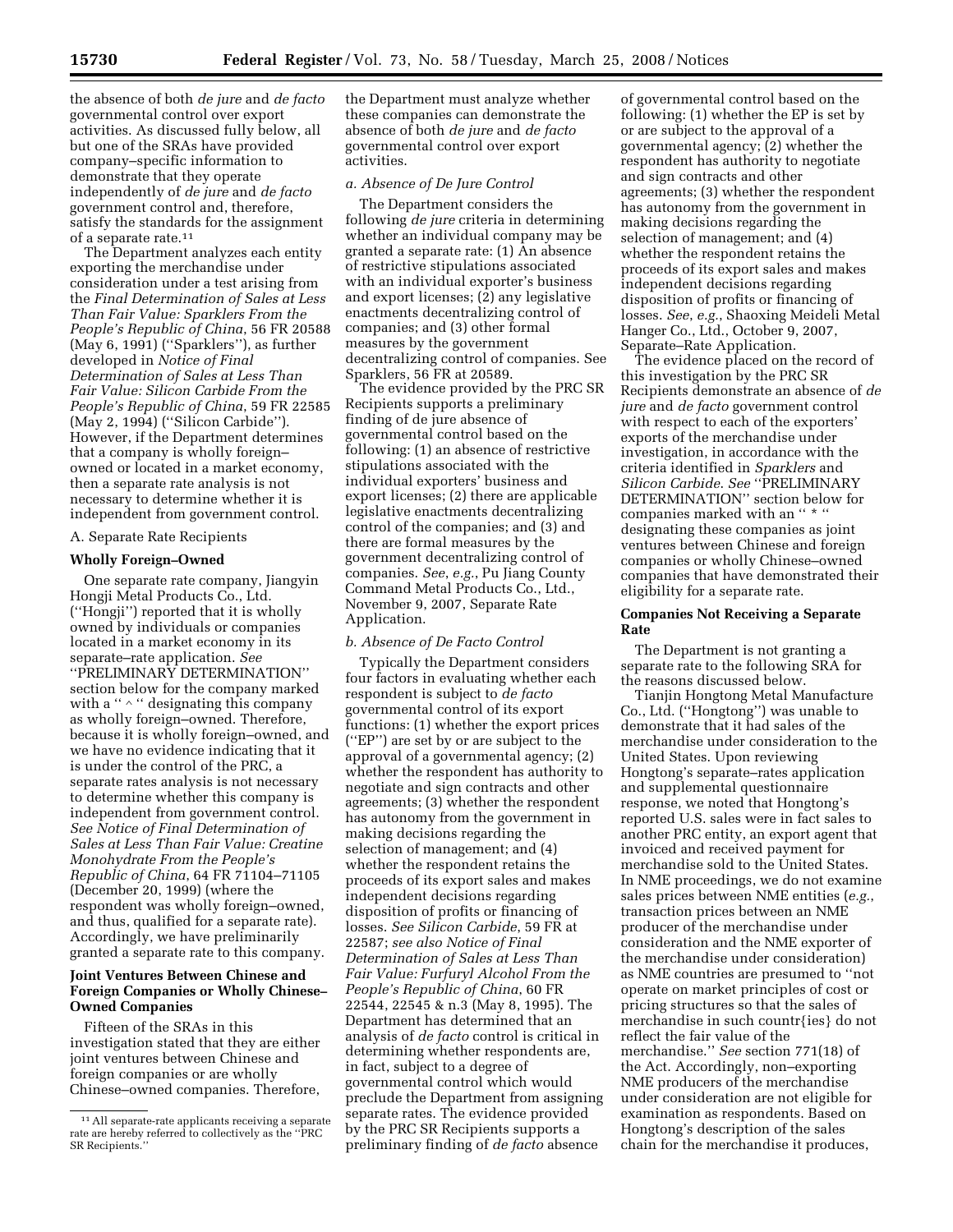Hongtong was a producer and not an exporter of the merchandise under consideration during the POI and, therefore, is not eligible to receive a separate rate in this investigation.

# **Companies Receiving a Separate Rate**

The Department has determined that PRC SR recipients<sup>12</sup> applying for a separate rate in this segment of the proceeding have demonstrated an absence of government control both in law and in fact and is, therefore, according separate rate status to these applicants. Additionally, because the Department has collapsed Andrew and Tongzhou, two of the SRAs with Shaoxing Gangyuan, their separate rate analysis will be conducted in conjunction with the analysis conducted for Shaoxing Gangyuan.

## **PRC–Wide Entity**

Information on the record of this investigation indicates that there are numerous producers/exporters of hangers in the PRC. As stated above, the Department collected CBP data to select respondents based on imports of hangers classified under HTSUS subheading 7326.20.00.20. *See Respondent Selection Memo*. The Department selected Shanghai Wells and the Shaoxing Metal Companies as mandatory respondents. Additionally, as stated above, sixteen companies, including the two companies collapsed with Shaoxing Gangyuan filed separate– rates applications, resulting in eighteen companies that are actively participating in this investigation. Upon receipt of the separate–rates applications, we examined the disaggregated<sup>13</sup> CBP data and determined that a significant number of exporters of hangers from the PRC during the POI were neither selected for review nor filed separate–rate applications, thus not active participants in this investigation. Based

13 In this case, disaggregated data refers to exporter names in the CBP data, which appear to be duplicates albeit not combined for purposes of respondent selection. As a result, the CBP data showed many companies exported hangers to the United States during the POI, although the actual number of companies may be lower due to duplicate names in the CBP data.

upon our knowledge of the volume of imports of the merchandise under consideration from the PRC from CBP data, the volume of imports of the merchandise under consideration from Shanghai Wells, the Shaoxing Metal Companies, and the SRAs, while accounting for a significant share, do not account for all imports into the United States. Therefore, the Department preliminarily determines that there were PRC producers/exporters of the merchandise under consideration during the POI that did not apply for separate rates, thus establishing that there is a PRC–Wide entity with respect to this product. Therefore, consistent with the presumption of government control, we preliminarily determine that some exports of subject merchandise are from entities under the control of the PRC–Wide entity. The Department's presumption that these entries were subject to government control has not been rebutted, thus we preliminarily determine that these entries should be assessed a single PRC–Wide antidumping duty rate. As the single PRC–Wide rate, we have taken the simple average of: (A) the weighted– average of the calculated rates of Shaoxing Metal Companies and Shanghai Wells and (B) the simple average of the petition rates that fell within the range of Shaoxing Metal Companies' and Shanghai Wells' individual transaction margins. Accordingly, we determine that the single rate applicable to the PRC–Wide entity is 221.05 %. The PRC–Wide rate applies to all entries of the merchandise under investigation with the exception of those entries from Shanghai Wells, the Shaoxing Metal Companies, and the PRC SR Recipients.

#### **Separate–Rate Calculation**

The Department received timely and complete separate–rates applications from the PRC SR Recipients, who are all exporters of hangers from the PRC, which were not selected as mandatory respondents in this investigation. Through the evidence in their applications, with the exception of Hongtong, these companies have demonstrated their eligibility for a separate rate, as discussed above in the ''Separate Rates'' section and in the *Memorandum to the File, from Irene Gorelik, Senior Case Analyst, AD/CVD Operations, Office 9: Preliminary Determination in the Antidumping Duty Investigation of Steel Wire Garment Hangers from the People's Republic of China: Calculation of the Separate Rate Weighted–Average Margin*, (March 18, 2008). Consistent with the Department's practice, as the separate rate, we have

established a weighted–average margin for the PRC SR Recipients based on the rates we calculated for Shanghai Wells and the Shaoxing Metal Companies, excluding any rates that are zero, *de minimis*, or based entirely on adverse facts available (''AFA''). *See*, *e.g.*, *Preliminary Determination of Sales at Less Than Fair Value and Partial Affirmative Determination of Critical Circumstances: Certain Polyester Staple Fiber from the People's Republic of China*, 71 FR 77373, 77377 (December 26, 2006) (''*PSF*'') unchanged in Final Determination. Companies receiving this rate are identified by name in the ''Suspension of Liquidation'' section of this notice.

## **Date of Sale**

Section 351.401(i) of the Department's regulations states that, ''in identifying the date of sale of the merchandise under consideration or foreign like product, the Secretary normally will use the date of invoice, as recorded in the exporter or producer's records kept in the normal course of business.'' However, the Secretary may use a date other than the date of invoice if the Secretary is satisfied that a different date better reflects the date on which the exporter or producer establishes the material terms of sale. *See* 19 CFR 351.401(i); *See also Allied Tube & Conduit Corp. v. United States*, 132 F. Supp. 2d 1087, 1090–1092 (CIT 2001) (''*Allied Tube*''). The date of sale is generally the date on which the parties agree upon all substantive terms of the sale. This normally includes the price, quantity, delivery terms and payment terms. *See Id.*, at 77377. In order to simplify the determination of date of sale for both the respondents and the Department and in accordance with 19 CFR 351.401(i), the date of sale will normally be the date of the invoice, as recorded in the exporter's or producer's records kept in the ordinary course of business, unless the Department is satisfied that the exporter or producer establishes the material terms of sale on some other date. For instance, in *Notice of Final Determination of Sales at Less Than Fair Value: Polyvinyl Alcohol From Taiwan*, 61 FR 14064, 14067– 14068 (March 29, 1996), the Department used the date of the purchase order as the date of sale because the terms of sale were established at that point.

After examining the questionnaire responses and the sales documentation that Shanghai Wells and the Shaoxing Metal Companies placed on the record, we preliminarily determine that the invoice date is the most appropriate date of sale for Shanghai Wells and the Shaoxing Metal Companies.

<sup>12</sup>These companies are: Shaoxing Meideli Metal Hanger Co., Ltd., Shaoxing Dingli Metal Clotheshorse Co., Ltd., Shaoxing Liangbao Metal Manufactured Co., Ltd., Shaoxing Zhongbao Metal Manufactured Co., Ltd., Shangyu Baoxiang Metal Manufactured Co., Ltd., Zhejiang Lucky Cloud Hanger Co., Ltd., Pu Jiang County Command Metal Products Co., Shaoxing Shunji Metal Clotheshorse Co., Ltd., Ningbo Dasheng Hanger Ind. Co., Ltd., Jiaxing Boyi Medical Device Co., Ltd., Yiwu Ao-Si Metal Products Co., Ltd., and Shaoxing Guochao Metallic Products Co., Ltd. The Department also included Hongji in this list, though a separate rate analysis was not required (as stated above).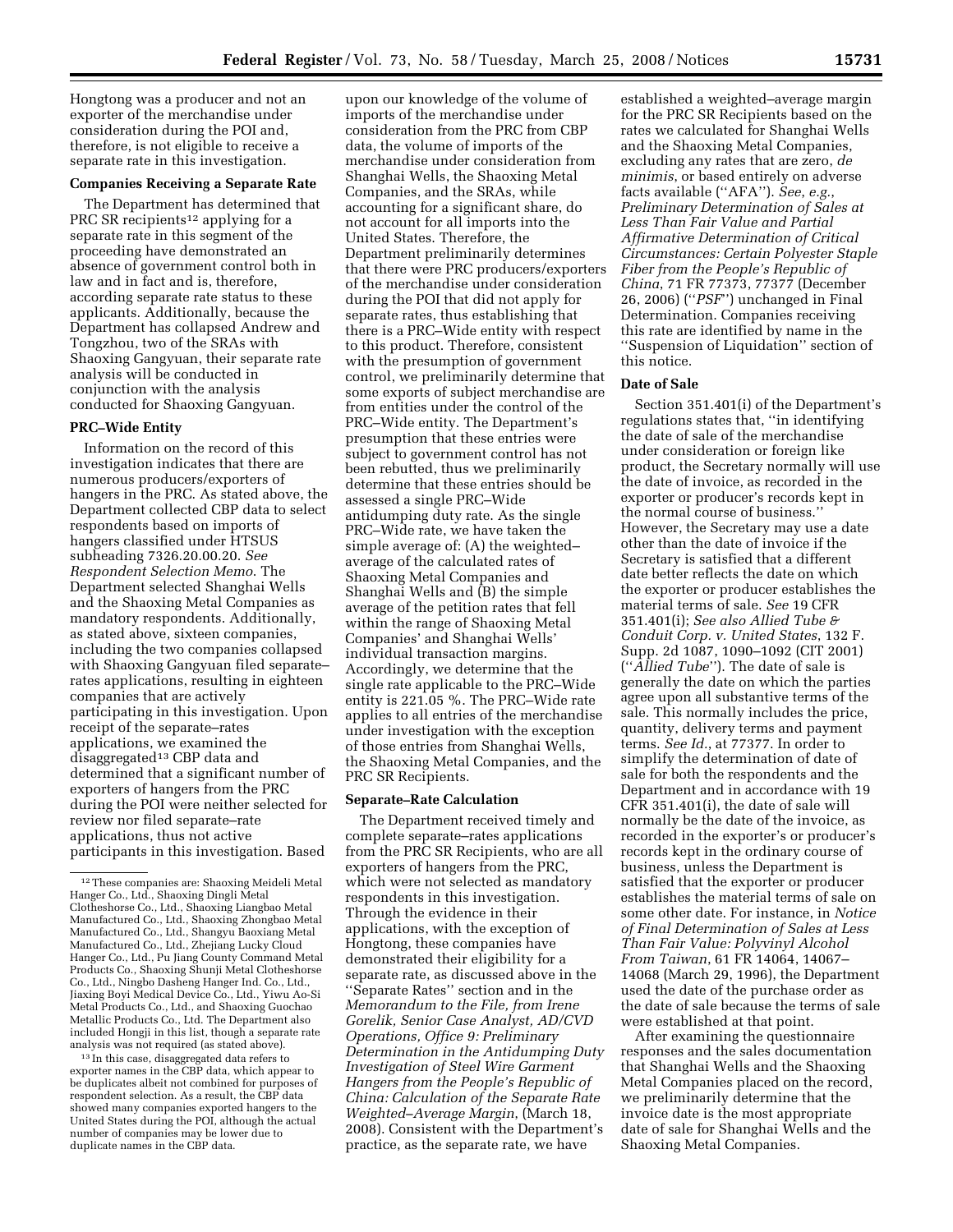In *Allied Tube*, the Court of International Trade (''CIT'') found that a ''party seeking to establish a date of sale other than invoice date bears the burden of producing sufficient evidence to satisfy' the Department that a different date better reflects the date on which the exporter or producer establishes the material terms of sale.''' *Allied Tube* 132 F. Supp. 2d at 1092.

Here, the Department preliminarily determines that based on the information on the record, the invoice date is the appropriate date of sale for Shanghai Wells and the Shaoxing Metal Companies. Each respondent has provided various examples of material changes to their purchase orders during the POI. *See* Shanghai Wells' Supplemental Section C Questionnaire Response, dated February 7, 2008 and Shaoxing Metal Companies's Supplemental Section C Questionnaire Response, dated February 1, 2008.

## **Fair Value Comparisons**

To determine whether sales of steel wire garment hangers to the United States by Shanghai Wells and the Shaoxing Metal Companies were made at less than fair value, we compared the EP to NV, as described in the ''U.S. Price,'' and ''Normal Value'' sections of this notice. We compared NV to weighted–average EPs in accordance with section 777A(d)(1) of the Act.

# **U.S. Price**

# *A. EP*

In accordance with section 772(a) of the Act, we based the U.S. price for the Shaoxing Metal Companies's sales and certain Shanghai Wells' sales on EP because the first sale to an unaffiliated purchaser was made prior to importation, and the use of constructed export price (''CEP'') was not otherwise warranted. In accordance with section 772(c) of the Act, we calculated EP by deducting, where applicable, foreign inland freight, foreign brokerage and handling, international freight, and rebates from the gross unit price. We based these movement expenses on surrogate values where a PRC company provided the service and was paid in Renminbi. For details regarding our EP calculation, *see Memorandum to the File from Irene Gorelik, Senior Case Analyst: Program Analysis for the Preliminary Determination of Antidumping Duty Investigation of Steel Wire Garment Hangers from the People's Republic of China: Shanghai Wells Hanger Co., Ltd.*, (March 18, 2008) (''*Shanghai Wells Analysis Memorandum*'') and *Shaoxing Metal Companies Analysis Memorandum*.

#### *B. CEP*

In accordance with section 772(b) of the Act, we based the U.S. price for certain Shanghai Wells' sales on CEP because these sales were made by Shanghai Wells' U.S. affiliate.14 In accordance with section  $772(c)(2)(A)$  of the Act, we calculated CEP by deducting, where applicable, the following expenses from the gross unit price charged to the first unaffiliated customer in the United States: marine insurance, discounts, rebates, billing adjustments, foreign movement expenses, and international freight, and United States movement expenses, including brokerage and handling. Further, in accordance with section 772(d)(1) of the Act and 19 CFR 351.402(b), where appropriate, we deducted from the starting price the following selling expenses associated with economic activities occurring in the United States: credit expenses, warranty expenses, other direct selling expenses, and indirect selling expenses. In addition, pursuant to section 772(d)(3) of the Act, we made an adjustment to the starting price for CEP profit. We based movement expenses on either surrogate values, actual expenses, or an average of the two. For details regarding our CEP calculations, *see Shanghai Wells Analysis Memorandum*.

## **Normal Value**

Section 773(c)(1) of the Act provides that the Department shall determine the NV using a FOP methodology if the merchandise is exported from an NME and the information does not permit the calculation of NV using home–market prices, third–country prices, or constructed value under section 773(a) of the Act. The Department bases NV on the FOP because the presence of government controls on various aspects of non–market economies renders price

comparisons and the calculation of production costs invalid under the Department's normal methodologies. *See e.g.*, *Preliminary Determination of Sales at Less Than Fair Value, Affirmative Critical Circumstances, In Part, and Postponement of Final Determination: Certain Lined Paper Products from the People's Republic of China*, 71 FR 19695 (April 17, 2006) (''*CLPP*'') unchanged in Final Determination.

As the basis for NV, both Shanghai Wells and the Shaoxing Metal Companies provided FOPs used in each stage for processing steel wire garment hangers, *i.e.*, from the drawing of the steel wire to completion of the final product. Additionally, both Shanghai Wells and the Shaoxing Metal Companies reported that they are integrated producers because both respondents draw the steel wire from the steel wire rod and provided the FOP information used in this production stage.

Consistent with section  $773(c)(1)(B)$  of the Act, it is the Department's practice to value the FOPs that a respondent uses to produce the merchandise under consideration. *See Final Determination of Sales at Less Than Fair Value: Certain Frozen and Canned Warmwater Shrimp From the People's Republic of China*, 69 FR 70997 (December 8, 2004) and accompanying Issues and Decision Memorandum at Comment 9(E). If the NME respondent is an integrated producer, we take into account the factors utilized in each stage of the production process. For example, in a previous case, one shrimp respondent was a fully integrated firm, and the Department valued both the farming and processing FOPs because this company bore all the costs related to growing the shrimp. *See id*.

In this case, we are valuing those inputs reported by Shanghai Wells and the Shaoxing Metal Companies that were used to produce the main input to the processing stage (steel wire) when calculating NV, regardless of whether the FOPs were produced or purchased by the respondents.

#### **Factor Valuation Methodology**

In accordance with section 773(c) of the Act, we calculated NV based on FOP data reported by Shanghai Wells and the Shaoxing Metal Companies for the POI. To calculate NV, we multiplied the reported per–unit factor–consumption rates by publicly available surrogate values (except as discussed below). In selecting the surrogate values, we considered the quality, specificity, and contemporaneity of the data. As appropriate, we adjusted input prices by

<sup>14</sup>Shanghai Wells reported these sales as ''indirect export price'' (''IEP''). However, the Department finds that these IEP sales are, in fact, CEP sales because Shanghai Wells reported that its affiliate in the United States performed sales functions such as: sales negotiation, issuance of invoices and receipt of payment from the ultimate U.S. customer during the POI. Moreover, Shanghai Wells reported expenses incurred in the United States that are normally deducted from the gross unit price. *See* Shanghai Wells Questionnaire Responses dated November 13, 2007, December 7, 2007, and March 4, 2008; *see also Glycine From the People's Republic of China: Preliminary Results of Antidumping Duty Administrative Review and Preliminary Rescission, in Part*, 72 FR 18457 (April 12, 2007) unchanged in Final Results (where the Department stated that ''we based U.S. price for certain sales on CEP in accordance with section 772(b) of the Act, because sales were made by Nantong Donchang's U.S. affiliate, Wavort, Inc. {''Wavort''} to unaffiliated purchasers.''); *AK Steel Corp., et al v. United States*, 226 F.3d 1361 (Fed.Cir. 2000).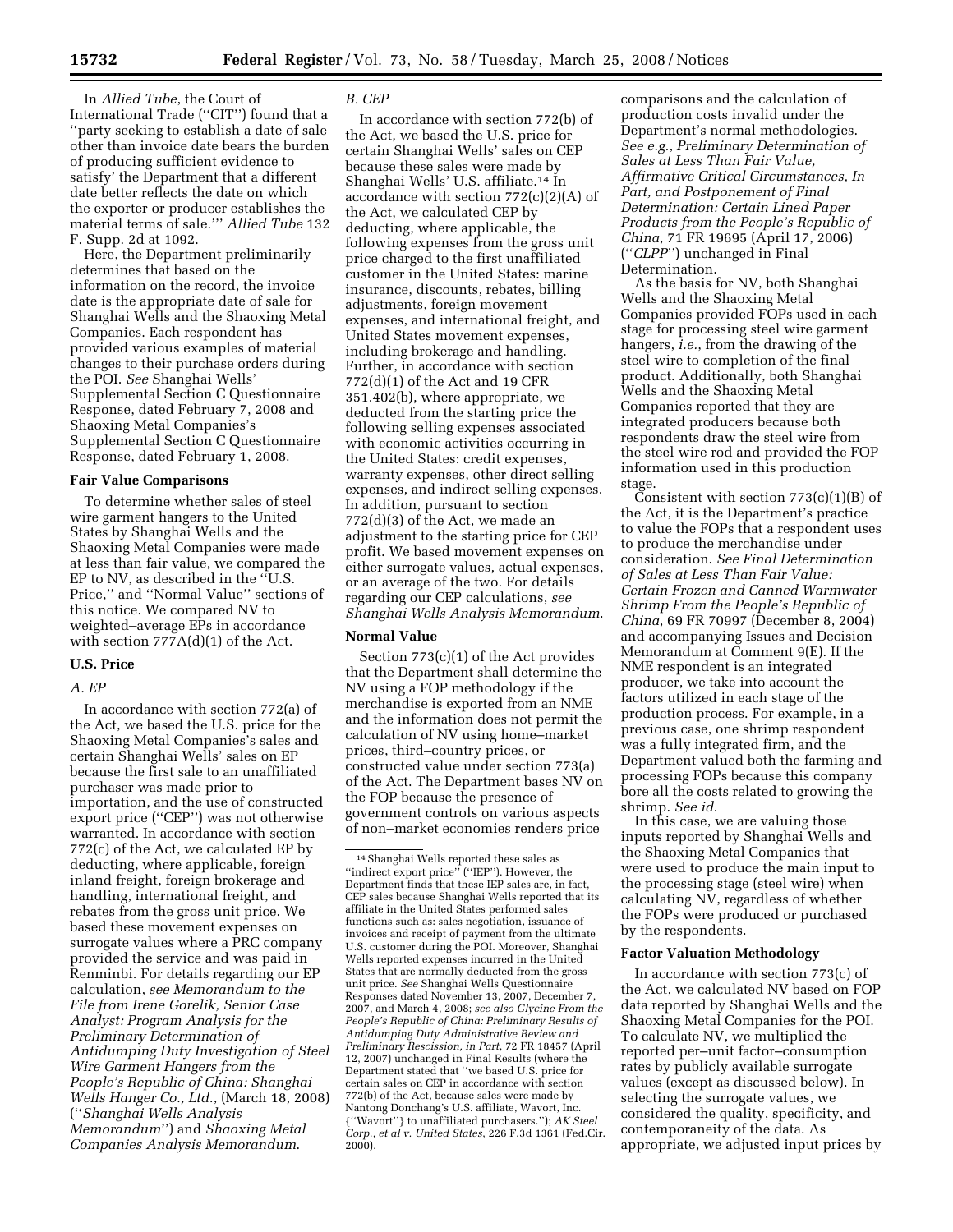including freight costs to make them delivered prices. Specifically, we added to Indian import surrogate values a surrogate freight cost using the shorter of the reported distance from the domestic supplier to the factory or the distance from the nearest seaport to the factory where appropriate. This adjustment is in accordance with the Court of Appeals for the Federal Circuit's decision in *Sigma Corp. v. United States*, 117 F.3d 1401, 1407–08 (Fed. Cir. 1997). A detailed description of all surrogate values used for respondents can be found in the *Surrogate Value Memorandum* and company–specific analysis memoranda.

For this preliminary determination, in accordance with the Department's practice, we used data from the Indian Import Statistics in order to calculate surrogate values for the mandatory respondents' FOPs (direct materials, energy, and packing materials). In selecting the best available information for valuing FOPs in accordance with section 773(c)(1) of the Act, the Department's practice is to select, to the extent practicable, surrogate values which are non–export average values, most contemporaneous with the POI, product–specific, and tax–exclusive. *See*, *e.g.*, *Notice of Preliminary Determination of Sales at Less Than Fair Value, Negative Preliminary Determination of Critical Circumstances and Postponement of Final Determination: Certain Frozen and Canned Warmwater Shrimp From the Socialist Republic of Vietnam*, 69 FR 42672, 42682 (July 16, 2004), unchanged in *Final Determination of Sales at Less Than Fair Value: Certain Frozen and Canned Warmwater Shrimp From the Socialist Republic of Vietnam*, 69 FR 71005 (December 8, 2004). The record shows that data in the Indian Import Statistics, as well as that from the other Indian sources, represent data that are contemporaneous with the POI, product–specific, and tax–exclusive. *See Surrogate Value Memorandum*. In those instances where we could not obtain publicly available information contemporaneous to the POI with which to value factors, we adjusted the surrogate values using, where appropriate, the Indian Wholesale Price Index (''WPI'') as published in the *International Financial Statistics* of the International Monetary Fund. *See*, *e.g. PSF* at 77380 and *CLPP* at 19704.

Furthermore, with regard to the Indian import–based surrogate values, we have disregarded import prices that we have reason to believe or suspect may be subsidized. We have reason to believe or suspect that prices of inputs from Indonesia, South Korea, and

Thailand may have been subsidized because we have found in other proceedings that these countries maintain broadly available, non– industry-specific export subsidies. Therefore, it is reasonable to infer that all exports to all markets from these countries may be subsidized. *See Notice of Final Determination of Sales at Less Than Fair Value and Negative Final Determination of Critical Circumstances: Certain Color Television Receivers From the People's Republic of China*, 69 FR 20594 (April 16, 2004) and accompanying Issues and Decision Memorandum at Comment 7. Further, guided by the legislative history, it is the Department's practice not to conduct a formal investigation to ensure that such prices are not subsidized. *See*  Omnibus Trade and Competitiveness Act of 1988, Conference Report to accompany H.R. Rep. 100–576 at 590 (1988) reprinted in 1988 U.S.C.C.A.N. 1547, 1623–24; *see also Preliminary Determination of Sales at Less Than Fair Value: Coated Free Sheet Paper from the People's Republic of China*, 72 FR 30758 (June 4, 2007) unchanged in final determination. Rather, the Department bases its decision on information that is available to it at the time it makes its determination. Therefore, we have not used prices from these countries either in calculating the Indian import–based surrogate values or in calculating market–economy input values. *See id*.

Additionally, during the POI, both Shanghai Wells and the Shaoxing Metal Companies purchased all or a portion of certain inputs from a market economy supplier and paid for the inputs in a market economy currency. The Department has instituted a rebuttable presumption that market economy input prices are the best available information for valuing an input when the total volume of the input purchased from all market economy sources during the period of investigation or review exceeds 33 percent of the total volume of the input purchased from all sources during the period. In these cases, unless case–specific facts provide adequate grounds to rebut the Department's presumption, the Department will use the weighted–average market economy purchase price to value the input. Alternatively, when the volume of an NME firm's purchases of an input from market economy suppliers during the period is below 33 percent of its total volume of purchases of the input during the period, but where these purchases are otherwise valid and there is no reason to disregard the prices, the Department will weight–average the

weighted–average market economy purchase price with an appropriate SV according to their respective shares of the total volume of purchases, unless case–specific facts provide adequate grounds to rebut the presumption. When a firm has made market economy input purchases that may have been dumped or subsidized, are not bona fide, or are otherwise not acceptable for use in a dumping calculation, the Department will exclude them from the numerator of the ratio to ensure a fair determination of whether valid market economy purchases meet the 33–percent threshold. *See Antidumping Methodologies: Market Economy Inputs, Expected Non–Market Economy Wages, Duty Drawback; and Request for Comments*, 71 FR 61716, 61717–18 (October 19, 2006).

Accordingly, we valued the Shaoxing Metal Companies' inputs using the market economy prices paid for the inputs where the total volume of the input purchased from all market economy sources during the POI exceeded 33 percent of the total volume of the input purchased from all sources during that period. Alternatively, when the volume of the Shaoxing Metal Companies' purchases of an input from market economy suppliers during the POI was below 33 percent of the company's total volume of purchases of the input during the POI, we weight– averaged the weighted–average market economy purchase price with an appropriate surrogate value according to their respective shares of the total volume of purchases, as appropriate. *See* Shaoxing Metal Companies' Questionnaire Responses dated December 10, 2007, and January 8, 2008. Where appropriate, we increased the market economy prices of inputs by freight and brokerage and handling expenses. *See Surrogate Value Memorandum*. For a detailed description of all actual values used for market–economy inputs, *see Shanghai Wells Analysis Memorandum* and *Shaoxing Metal Companies Analysis Memorandum*.

Additionally, Shanghai Wells reported a market–economy purchase of an input which the Department preliminarily finds that there is reason to believe or suspect the price paid for this input may be subsidized. Therefore, because the Department's practice is to exclude prices that are dumped or subsidized, the Department has calculated the value for this input using a surrogate value derived from Indian Import Statistics, rather than the purchase price paid. *See*, *e.g.*, *Folding Metal Tables and Chairs From the People's Republic of China: Final*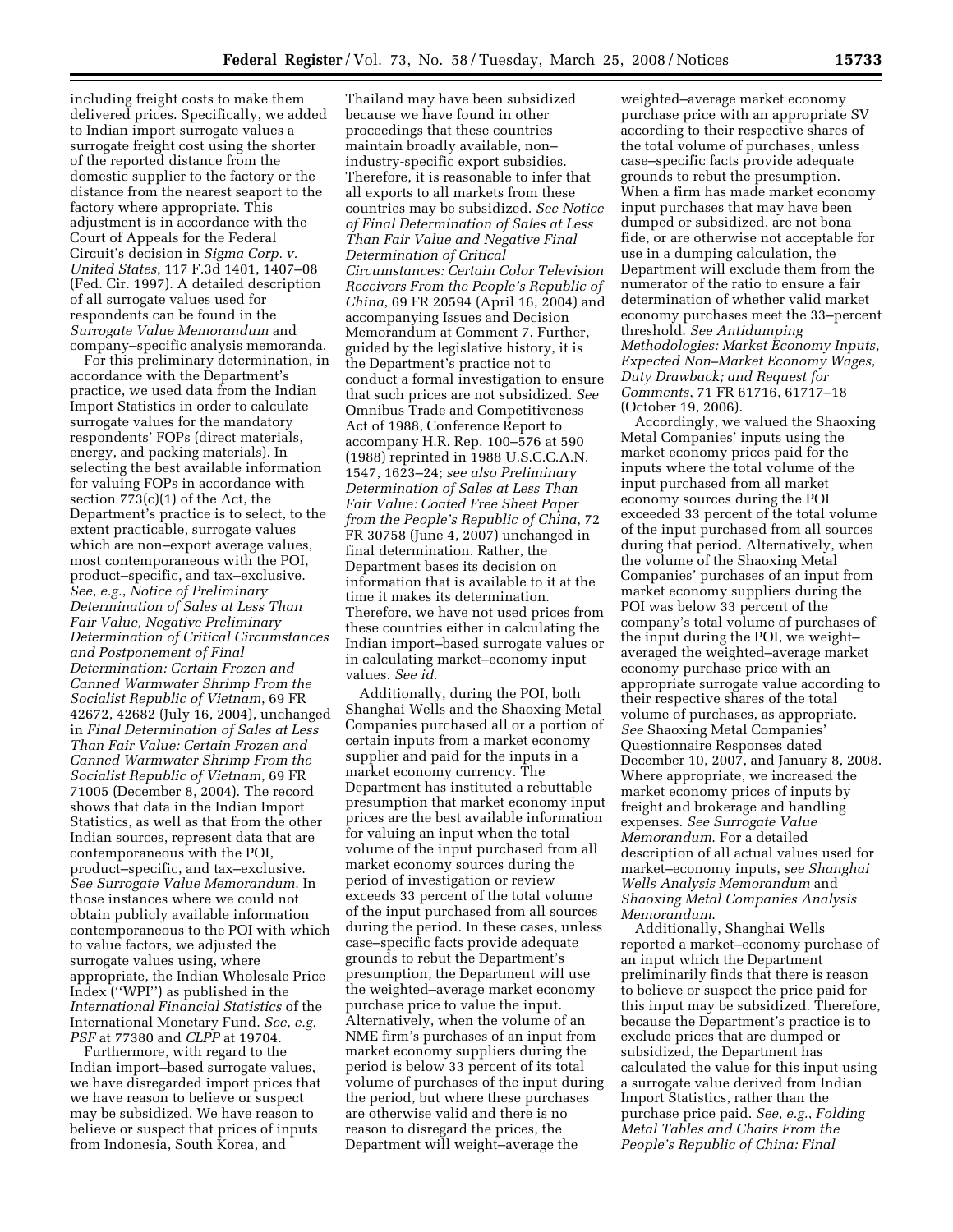*Results and Partial Rescission of First Antidumping Duty Administrative Review*, 69 FR 75913 (December 20, 2004) and accompanying Issues and Decision Memorandum at Comment 1; *see also Surrogate Value Memorandum*  and *Shanghai Wells Analysis Memorandum*.

The Department used the Indian Import Statistics to value the raw material and packing material inputs that Shanghai Wells and the Shaoxing Metal Companies used to produce the merchandise under consideration during the POI, except where listed below.

To value electricity, the Department used rates from *Key World Energy Statistics 2003*, published by the International Energy Agency (''IEA''). Additionally, to value diesel, the Department used data from Key World Energy Statistics 2005, published by IEA. Because the data were not contemporaneous to the POI, we adjusted for inflation using WPI. *See Surrogate Value Memorandum*.

For liquefied petroleum gas, we applied a surrogate value obtained from Bharat Petroleum15, published on October 3, 2005. *See Folding Metal Tables and Chairs from the People's Republic of China: Preliminary Results of Antidumping Duty Administrative Review*, 72 FR 37703, 37710 (July 11, 2007); *see also Folding Metal Tables and Chairs From the People's Republic of China: Final Results of Antidumping Duty Administrative Review*, 72 FR 71355 (December 17, 2007). Because the data was not contemporaneous to the POI, we adjusted for inflation using WPI. *See Surrogate Value Memorandum*.

For direct, indirect, and packing labor, consistent with 19 CFR 351.408(c)(3), we used the PRC regression–based wage rate as reported on Import Administration's home page, Import Library, Expected Wages of Selected NME Countries, revised in January 2007, *http://ia.ita.doc.gov/ wages/index.html*. The source of these wage–rate data on the Import Administration's web site is the Yearbook of Labour Statistics 2002, ILO (Geneva: 2002), Chapter 5B: Wages in Manufacturing. Because this regression– based wage rate does not separate the labor rates into different skill levels or types of labor, we have applied the same wage rate to all skill levels and types of labor reported by the respondent. *See Surrogate Value Memorandum*.

Because water is essential to the production process of the merchandise under consideration, the Department considers water to be a direct material input, and not as overhead, and valued water with a surrogate value according to our practice. *See Final Determination of Sales at Less Than Fair Value and Critical Circumstances: Certain Malleable Iron Pipe Fittings From the People's Republic of China*, 68 FR 61395 (October 28, 2003) and, accompanying Issue and Decision Memorandum at Comment 11. The Department valued water using data from the Maharashtra Industrial Development Corporation (*www.midcindia.org*) since it includes a wide range of industrial water tariffs. This source provides 386 industrial water rates within the Maharashtra province from June 2003: 193 for the ''inside industrial areas'' usage category and 193 for the ''outside industrial areas'' usage category. Because the value was not contemporaneous with the POI, we adjusted the rate for inflation. *See Surrogate Value Memorandum*.

We used Indian transport information in order to value the freight–in cost of the raw materials. The Department determined the best available information for valuing truck freight to be from *www.infreight.com*. This source provides daily rates from six major points of origin to five destinations in India using data from October 2005 to March 2006, because data from the POI was unavailable. The Department obtained a price quote from each point of origin to each destination and averaged the data accordingly. Consistent with the calculation of inland truck freight, the Department used the same freight distances used in the calculation of inland truck freight, as reported by *www.infreight.com* to derive a value in Rupees per kilogram per kilometer. *See Surrogate Value Memorandum*.

The Department used four sources to calculate a surrogate value for domestic brokerage expenses. The sources are from Essar Steel Ltd., Agro Dutch Industries Ltd., Kerjiwal Paper, and Navneet Publication. The Department first derived an average per–unit amount from each source. Then the Department adjusted each average rate for inflation. Finally, the Department averaged the two per–unit amounts to derive an overall average rate for the POI. *See Surrogate Value Memorandum*.

To value factory overhead, selling, general, and administrative expenses, and profit, we used the data from the

audited financial statements from the 2006–2007 Annual Report of Lakshmi Precision Screws, Ltd. (''Lakshmi''). While this company produces comparable rather than identical merchandise, Lakshmi uses an integrated wire–drawing production process with steel wire rod as the main input, which closely mirrors that of the mandatory respondents. Specifically, the straightening, cutting, and forming process of screws is similar to that of hangers. While Petitioner provided an additional source for surrogate financial ratios using the financial statements of Usha Martin Ltd. (''Usha''), and Shanghai Wells provided the surrogate financial statements of Godrej & Boyce Manufacturing Company Ltd. ("G&B"), we find that neither Usha nor G&B use a production process that mirrors the manufacture of hangers as closely as screws.

To value low carbon steel wire rod, we used price data fully contemporaneous with the POI for 6mm and 8mm steel wire rod available on the website of the Indian Joint Plant Committee (''JPC''). The JPC is a joint industry/government board that monitors Indian steel prices. These data are publicly available, specific to the input in question, represent a broad market average, and are tax–exclusive. *See* 19 CFR 351.408(c)(1).

## **Currency Conversion**

We made currency conversions into U.S. dollars, in accordance with section 773A(a) of the Act, based on the exchange rates in effect on the dates of the U.S. sales as certified by the Federal Reserve Bank.

#### **Verification**

As provided in section 782(i)(1) of the Act, we intend to verify the information upon which we will rely in making our final determination.

# **Combination Rates**

In the *Initiation Notice*, the Department stated that it would calculate combination rates for certain respondents that are eligible for a separate rate in this investigation. *See Initiation Notice*, 72 FR 52859. This change in practice is described in *Policy Bulletin 05.1*, available at http:// ia.ita.doc.gov/.rates.

## **Preliminary Determination**

The weighted–average dumping margins are as follows:

<sup>15</sup> www.bharatpetroleum.com/general/gen\_ petroprices.asp.